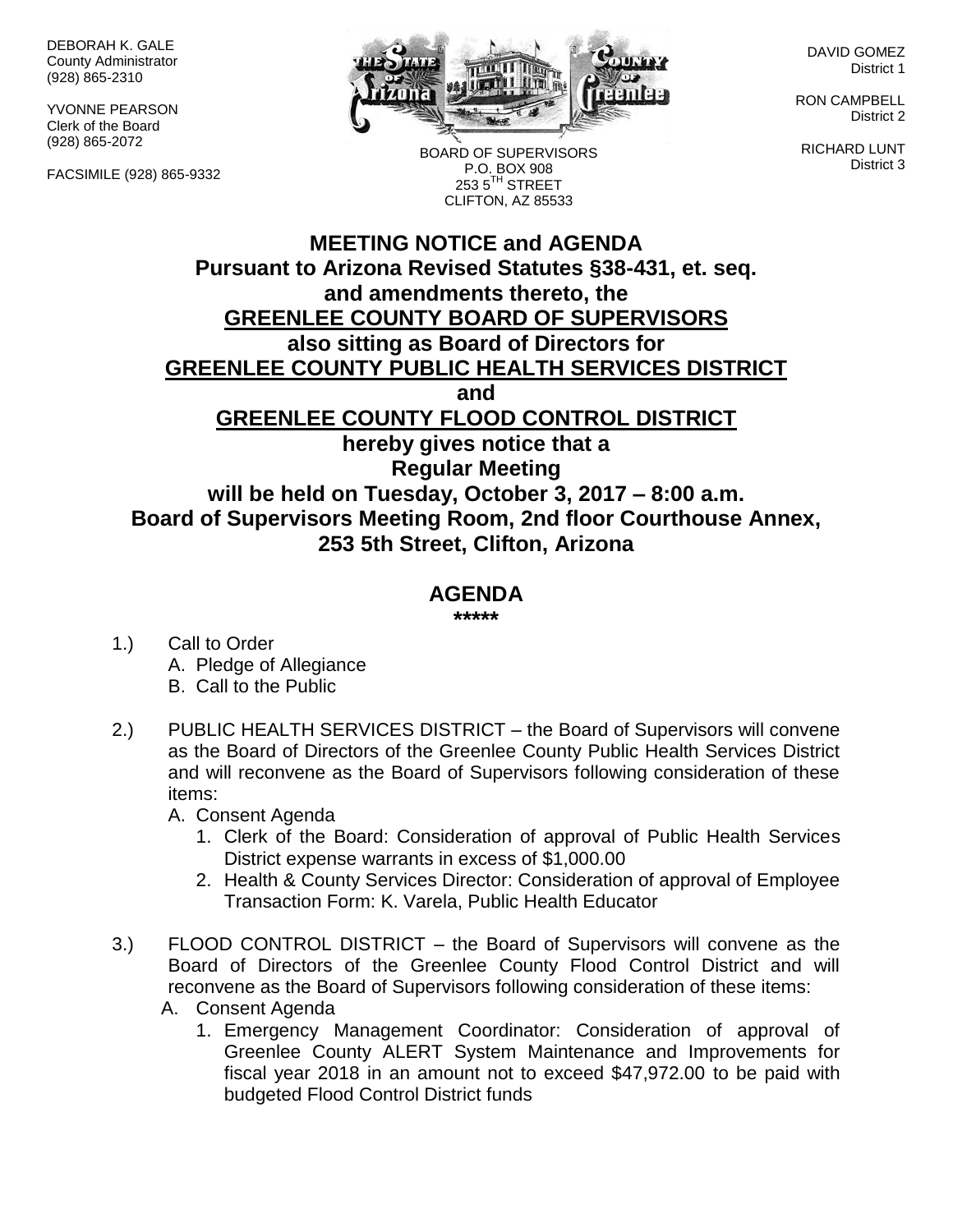- 2. County Engineer: Consideration of payment to US Geological Survey for Blue River Gauge maintenance in the amount of \$8,200.00 to be paid with budgeted Flood Control Funds
- 4.) Paulette LeBlanc, Gila Valley Small Business Women of the Year Committee A. Presentation and consideration of adoption of Proclamation of National Women's Small Business Month
- 5.) Bill Harmon, Southeast District Engineer, Arizona Department of Transportation A. Arizona Department of Transportation Greenlee County Project Update
- 6.) Pam Pollock, Superior Court Clerk
	- A. Consideration of approval of an additional Local Court Improvement filing fee in the amount of \$40.00
- 7.) Akos Kovach, Economic Development Coordinator
	- A. Arizona Game and Fish Heritage Grant
	- B. Arizona Commerce Authority Arizona Film Commission
	- C. Greenlee County Clarion
- 8.) Lendsey Basteen, County Events Coordinator A. 2018 Greenlee County Fair Update
- 9.) Tony Hines, Public Works Manager Facilities/Fleet A. Consideration of approval to solicit sealed bids for the replacement of the Exhibit & Event Rental Building roof at the Fairgrounds
- 10.) Philip Ronnerud, County Engineer/Planning Director
	- A. Consideration of declaring the width of Ward Canyon Road as 66 feet in accordance with Arizona Revised Statutes §28-7042
- 11.) Kay Gale, County Administrator
	- A. Consideration of adoption of Resolution 17-10-01 requesting the Congress of the United States to immediately provide full funding for the Payment In Lieu of Taxes (PILT) Program for fiscal year 2018 and the Secure Rural Schools Program for fiscal years 2016 and 2017 and approval of letters to Members of Congress requesting passage of Senate Bill 1027 and House Bill 2340 continuing Secure Rural Schools funding for two more years and to fully fund PILT.
	- B. County and State budget and legislative issues
	- C. Calendar of Events
- 12.) Consent Agenda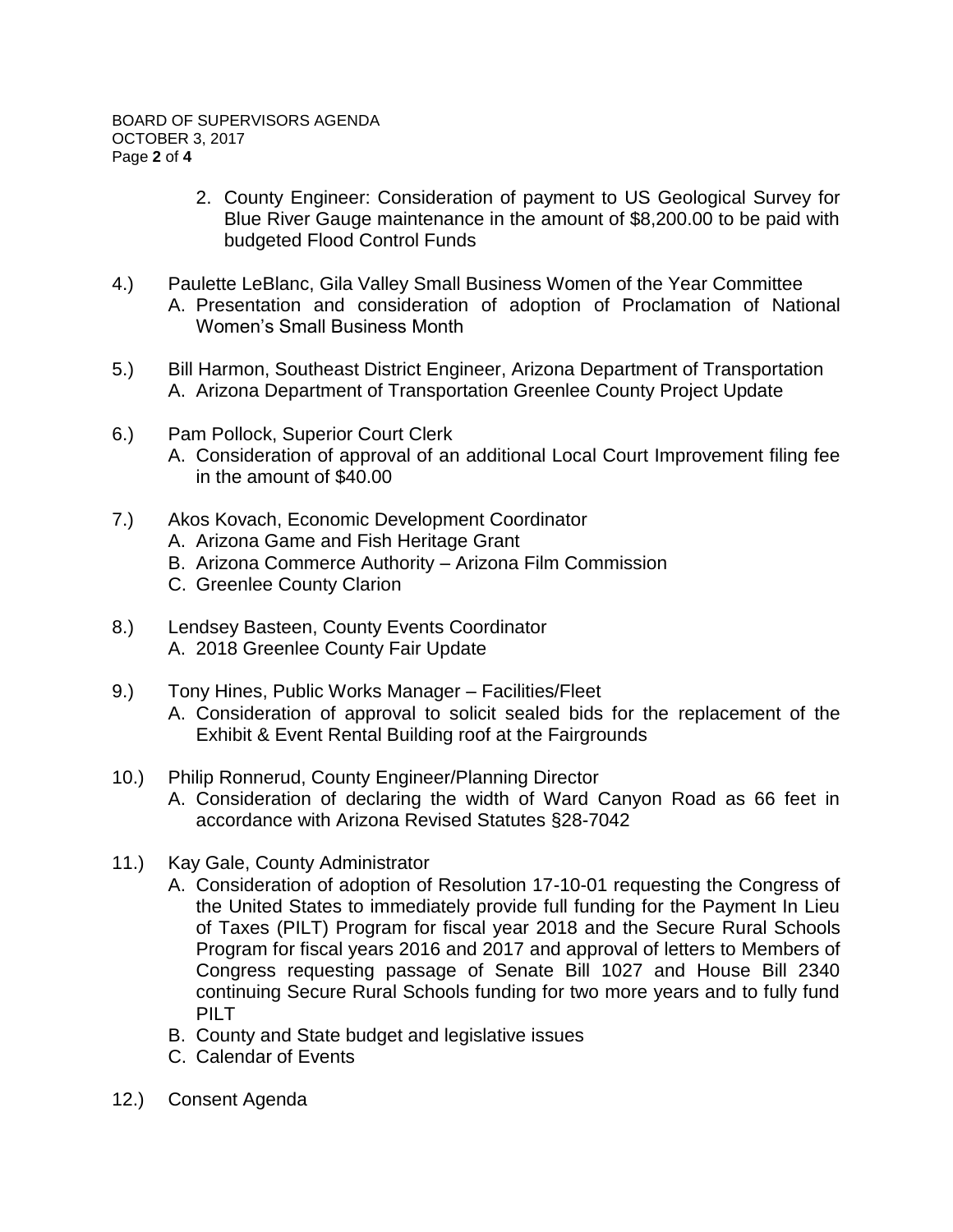- A. Clerk of the Board: Consideration of approval of minutes to previous meetings: 09/05/2017; 09/19/2017
- B. Clerk of the Board: Consideration of approval of expense warrants in excess of \$1,000.00 – Voucher 1024; 1026
- C. Chief Finance Officer: Consideration of approval of general fund loans in the amount of \$5,055.68 to be reimbursed upon receipt of funds: Fund 169 - \$280.65; Fund 237 - \$4,775.03
- D. County Sheriff: Consideration of approval of Employee Transaction Forms: D. Blancarte, Emergency Temporary Part time Jail Cook; R. Holguin, Deputy Cadet
- E. Superior Court Judge: Consideration of appointment of Honorable Karen Smith, Honorable Grace Nabor and Honorable Ricardo Guerena as part time Juvenile Hearing Officers pursuant to Arizona Revised Statute §8-323
- F. County Engineer: Consideration of approval of Change Order #2 on the South Annex construction project in the amount of \$24,944.00 to include nonelectric door hardware and deletion of SWPPP
- G. County Engineer: Consideration of approval of Change Order #3 on the South Annex construction project in the amount of \$44,675.00 to include additional non-electric door hardware and cold water pipes insulation
- H. Clerk of the Board: Consideration of acceptance of the voluntary termination of the Cable Services Franchise by Valley Telecom Group
- I. County Administrator: Consideration of appointment of Haiden LaFoy, Environmental Health Specialist, as county representative to the Southeast Arizona Community Action Program (SEACAP) and appointing Steve Rutherford, Health & County Services Director, as alternate representative
- J. Emergency Management Coordinator: Consideration of approval of Communication Space License Agreement with Tucson Electric Power (TEP) Company to allow Greenlee County to install and utilize microwave radio equipment on Glenwood Brushy communications site owned by TEP that will provide Greenlee County with the ability to communicate effectively to all first responders to ensure adeq1uate response and officer safety at no cost to the **County**
- 13.) Supervisor Reports

Supervisor Richard Lunt

- A. Eastern Counties Organization meeting
- B. Arizona Small Counties Forum meeting
- C. County Supervisors Association Board meeting
- D. Meeting with Senator Jeff Flake
- E. Natural Resources Working Group meeting
- F. Bureau of Land Management Travel Management meeting
- G. Gila Watershed Partnership State of the Watershed